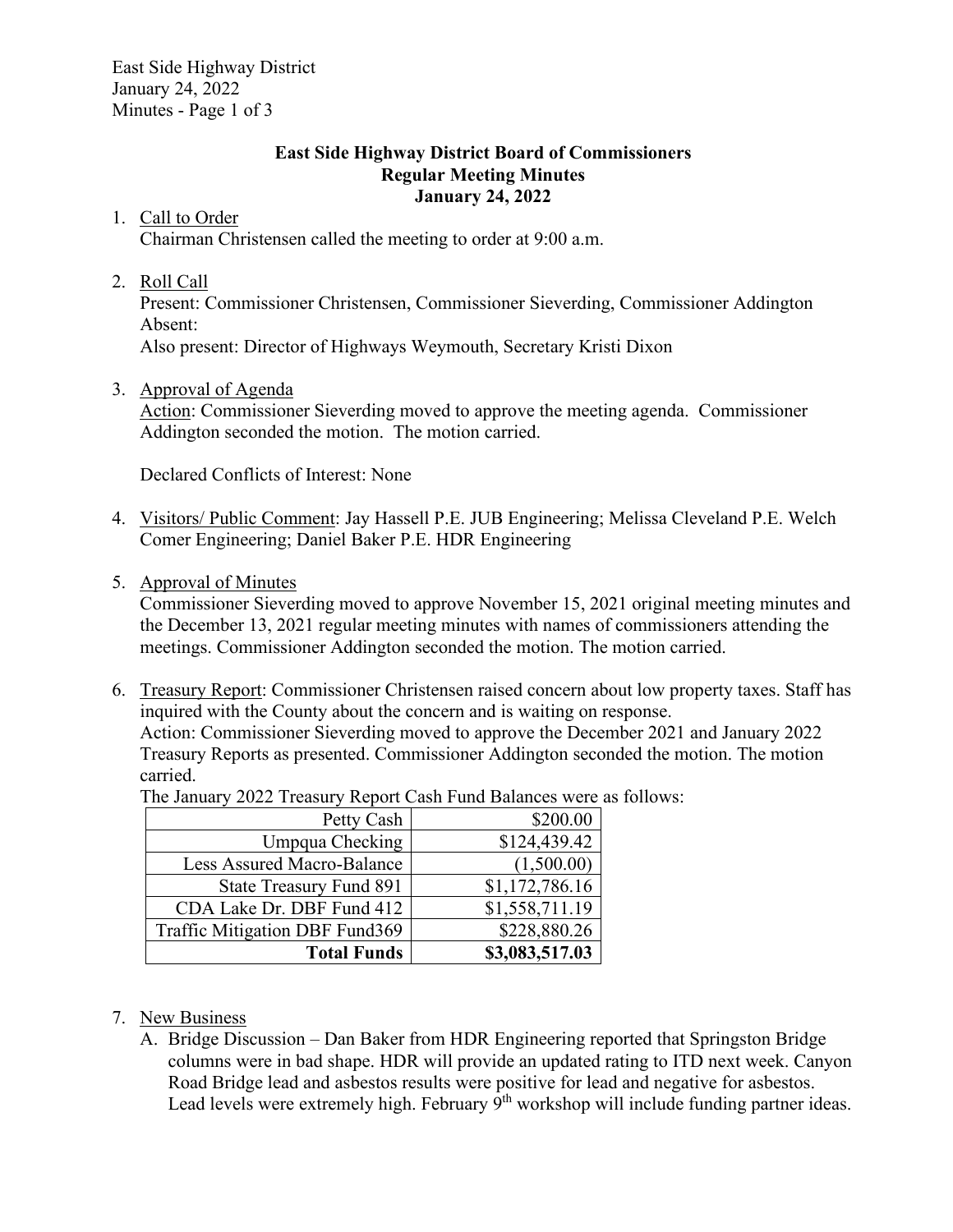East Side Highway District January 24, 2022 Minutes - Page 2 of 3

- B. JUB Project Status Update: Jay Hassell P.E. (discussed in Visitor Section)
- C. Coeur d Alene Lake Drive: Melissa Cleveland P.E. discussed traffic calming concepts and public outreach on Cd'A Lake Drive with hopes of scheduling an open house in March. Commissioner Sieverding expressed concerns with Covid exposure for the gathering of an open house and thought a virtual meeting should be considered while Commissioner Christensen suggested that should be evaluated at February board meeting. Commissioner Christensen requested costs with and without roundabouts and suggested post cards and mailers be sent out to the public for notification. Director Weymouth recommended a workshop at the end of February. Commissioner Addington made motion to approve the agreement with Welch Comer. Commissioner Sieverding seconded the motion. The motion carried.
- D. MS4 Permit Consultant Selection: Director Weymouth made a recommendation to approve Welch Comer qualifications and enter into contract negotiations with Welch Comer. Commissioner Sieverding made a motion to approve. Commissioner Addington seconded the motion. The motion carried.
- E. Resolution 2022-1 Disposal of Expired District Records: Director Weymouth asked for approval. Commissioner Addington made a motion to approve. Commissioner Sieverding seconded the motion. The motion carried.

#### 8. Old Business

Traffic Count Procedures: Commissioner Sieverding has requested new counts. Director Weymouth provided an overview of the new GIS Beta website and how traffic counts are displayed. Commissioner Christensen said staff should provide what commissioners need to make decisions.

#### 9. Correspondence:

#### 10. Staff Reports

Director of Highways: He reported that we have had three Covid cases reported in our staff in the last month and everyone has recovered and are back to work. Foreman Horning will be on light duty for the next couple months. Sub District 1 is hiring for a crew position. The crews are keeping up with snow removal. The District purchased a 7,000 gallon tanker. F550 and pickups have been ordered. Three pieces of equipment are parked for the winter due to failed emission systems and wiring harnesses. Director Weymouth provided updates on projects Canyon/Fernan Guard Rail, Canyon Road Bridge, Yellowstone Trail, Wolf Lodge Creek, and chip seals.

Commissioner Addington reported several dead pine trees at the entrance of Sub 3 shop yard. Director Weymouth recommended talking to Tom and work on taking them down.